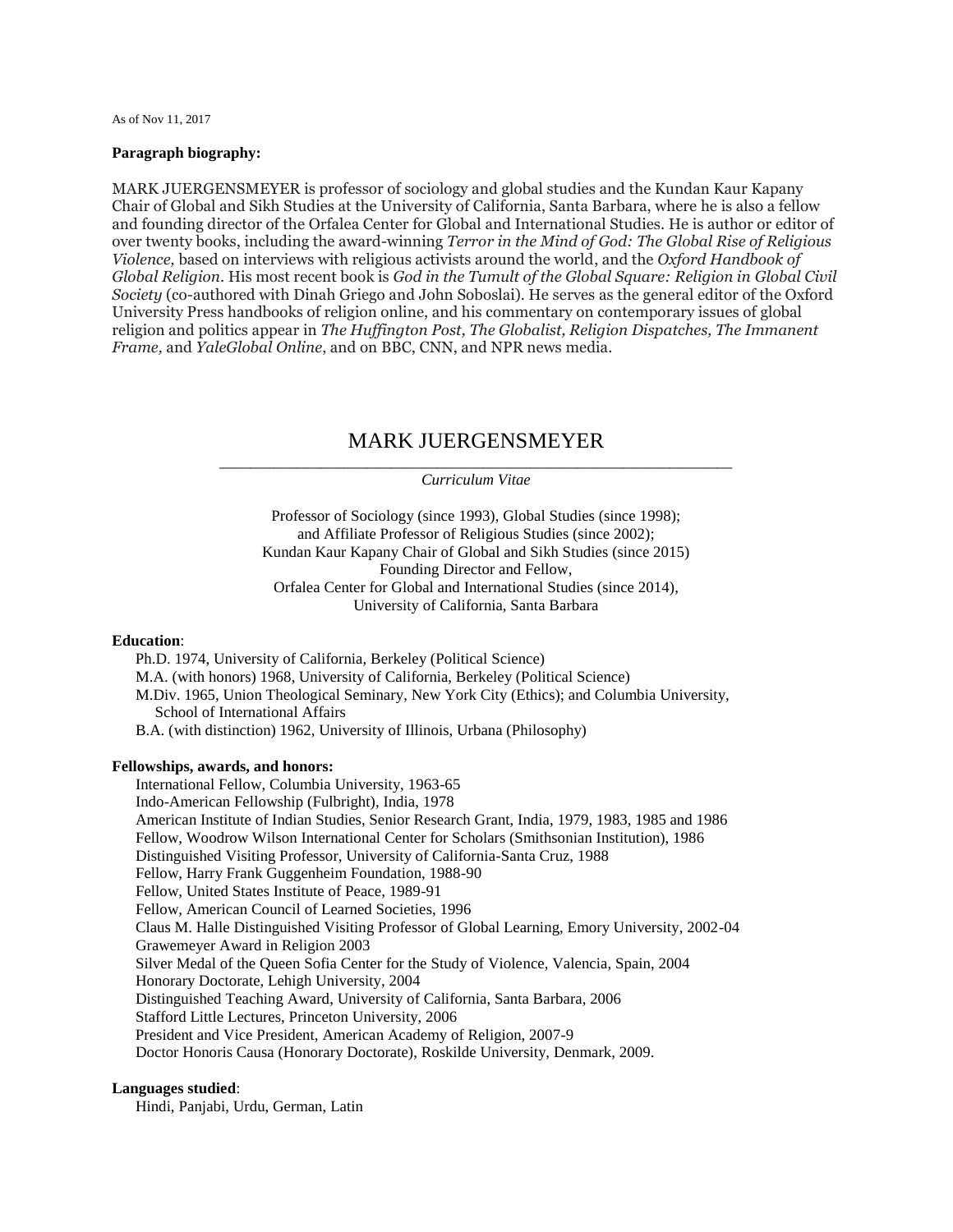### **Academic positions:**

- University of California, Santa Barbara: Director, Global and International Studies Program, 1995-2005; and Director, the Orfalea Center for Global and International Studies, 2005-2014; Professor of Sociology, 1993-present; Global Studies, 1998-present; Affiliate Professor of Religious Studies, 2002-present;
- University of California systemwide: Chair, Pacific Rim Research Program, 1994-97
- University of Hawaii: Dean of the School of Hawaiian, Asian and Pacific Studies and Assistant to the President for International Programs; Professor of Religious Studies; and Affiliate Professor of Political Science, 1989-93
- Graduate Theological Union, Berkeley: Director, Office of Programs in Comparative Religion, 1984-89; Professor of Ethics and the Phenomenology of Religions, 1984-89; Associate Professor, 1974-84
- University of California, Berkeley: Coordinator, Religious Studies Program 1974-89; Adjunct Professor of Religious Studies, 1984-89; Adjunct Associate Professor, 1977-1984; and Project Director, Center for South and Southeast Asian Studies, 1971-74
- Punjab University (Chandigarh, India): Visiting Professor of Comparative Political Philosophy, 1966-67 and 1970-71

#### **Books (sole and joint-authored):**

- God in the Tumult of the Global Square: Religion in Global Civil Society (with Dinah Griego and John Soboslai)*.* Berkeley: University of California Press, 2015.
- *Global Rebellion: Religious Challenges to the Secular State.* Berkeley: University of California Press, 2008; paperback edition 2009; German edition, *Die Globalisierung religioser Gewalt,* Hamburg: Hamburger Edition 2009.
- *- Terror in the Mind of God: The Global Rise of Religious Violence*. Berkeley: University of California Press, 2000. Revised paperback ed., 2001. Third ed., 2003. Fourth ed., 2017. India ed., Oxford Univ Press, 2001. Spanish edition, *Terrorismo Religioso: El auge global de la violencia religiosa,* Madrid: Siglo Veintiuno de Espana Editores, 2002. Italian edition, *Terroristi in nome di Dio,* Rome: Editori Laterza, 2003. French edition, *Au nom de Dieu, ils tuent!* Paris: Éditions Autrement Frontières, 2003. Japanese edition, Tokyo: Akashi Shoten, 2003. German Edition, *Terror im Namen Gottes: Ein Blick hinter die Kulissen des gewalttaetigen Fundamentalismus* Herder Verlag 2004.
- *Gandhi's Way: A Handbook of Conflict Resolution*. Berkeley: University of California Press, 2005 (updated edition; first published by University of California Press in 2002). Revised edition of *Fighting With Gandhi*. San Francisco: Harper and Row, 1984. Paperback edition published as *Fighting Fair: A Nonviolent Strategy for Resolving Everyday Conflicts*. India edition, 2004. Italian edition, *Come Gandhi: Unmetodo per risolvere i conflitti* Rome: Editori Laterza, 2004. Chinese edition, Taipei: Commonwealth Publishing Company, 2005.
- *The New Cold War? Religious Nationalism Confronts the Secular State*. Berkeley: University of Cali fornia Press, 1993. Revised paperback edition, 1994. India edition, *Religious Nationalism Confronts the Secular State*, Delhi: Oxford University Press, 1994. Japanese edition, *Nasyonarizumuno Sezokuseito Shukyosei,* trans. by Yoshiya Abe, Tokyo: Tamagawa Univ Press, 1995. Indonesian edition, *Menan tang Negara Secular*, trans. by Noorhaidi, Bandung: Mizan Press, 1998. Turkish edition, *Yeni Soguk Savas* , trans. by Adern Yalcin, Istanbul: Pinar Yayinlari, 2007.
- *- Radhasoami Reality: The Logic of a Modern Faith***.** Princeton: Princeton University Press, 1991. Revised paperback edition, 1996. India edition, Delhi: Oxford University Press, forthcoming in 2014.
- *Songs of the Saints of India***. (**Co-translator with John Stratton Hawley). New York: Oxford University Press, 1988. India edition, New Delhi: Oxford University Press, 2006.
- *Religion as Social Vision: The Movement Against Untouchability in 20th Century Punjab*. Berkeley: University of California Press, 1982. Revised India edition: *Religious Rebels in the Punjab*, Delhi: Ajanta Publications, 1988. New India edition: *Religious Rebels in the Punjab: The Ad Dharm Challenge to Caste*, Delhi: Navayana Publishing, 2009.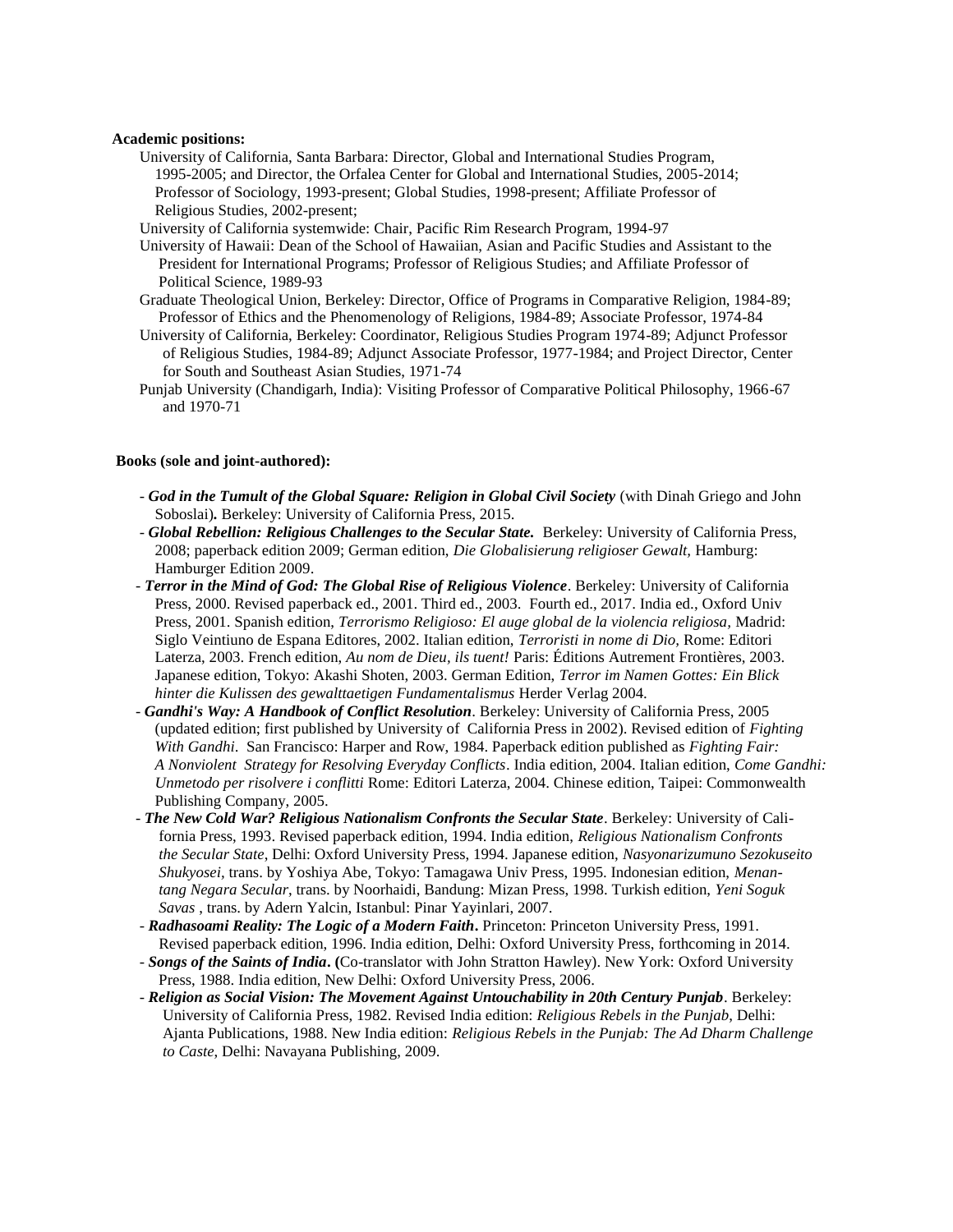# **Books (editor or co-editor):**

- *Oxford Handbook of Global Studies.* (co-editor with Saskia Sassen and Manfred Steger). New York: Oxford University Press, forthcoming in 2018.
- *Thinking Globally: A Global Studies Reader.* (Editor; author of introductory essays). Berkeley: University of California Press, 2014.
- **-** *The Oxford Handbook of Religion and Violence.* (co-editor with Michael Jerryson and Margo Kitts). New York: Oxford University Press, 2013.
- *Violence in the World's Religious Traditions.* (co-editor with Michael Jerryson and Margo Kitts). New York: Oxford University Press, 2017 (an abridged version with new introduction of *The Oxford Handbook of Religion and Violence*).
- *Legality vs. Legitimacy in Global Affairs.* (co-editor with Richard Falk and Vesselin Poplavsky). New York: Oxford University Press, 2012.
- *- The Encyclopedia of Global Studies*. (Co-editor with Helmut Anheier). Thousand Oaks CA: Sage Publishers, 2012
- *Rethinking Secularism.* (co-editor with Craig Calhoun and Jonathan VanAntwerpen). New York: Oxford University Press, 2011
- *Princeton Readings in Religion and Violence*. (Co-Editor with Margo Kitts). Princeton: Princeton University Press, 2011
- *- The Encyclopedia of Global Religion*. (Co-editor with Wade Clark Roof). Thousand Oaks CA: Sage Publishers, 2011
- **-** *Buddhist Warfare.* (Co-editor with Michael Jerryson). New York: Oxford University Press, 2010.
- *- The Oxford Handbook of Global Religions***.** (Editor; author of introductory essay). New York: Oxford University Press, 2006. Paperback edition, 2010. Reprinted sections scheduled to be published as separate volumes: *Global Islam, Global Christianity, Global Judaism, Global Buddhism, Global Indic Religions,* and *Global African Religions*.
- *Religion in Global Civil Society.* (Editor). New York: Oxford University Press, 2005.
- *Global Religions: An Introduction*. (Editor). New York: Oxford University Press, 2003.
- *- Violence and the Sacred in the Modern World*. (Editor; author of two chapters). London: Frank Cass and Company, 1992.
- *A Bibliographic Guide to the Comparative Study of Ethics*. (Co-editor with John Carman; author of three sections). London and New York: Cambridge University Press, 1991.
- *- Teaching the Introductory Course in Religious Studies: A Sourcebook*. (Editor; author of six sections). Atlanta: Scholars Press, 1991.
- *Sikh Studies: Comparative Perspectives on a Changing Tradition***.** (Co-editor with N. G. Barrier; co author of Introduction, author of two chapters). Berkeley: Berkeley Religious Studies Series, 1979; India edition, New Delhi: Motilal Banarsidass, 1979.
- *Entering Religious Minds: Essays on Worldview Analysis* (co-editor with Mona Kanwal Sheikh. Forthcoming in 2018.

# **Editor of book series:**

- *Oxford Handbooks in Religion.* Editor-in-Chief of Online Resources in Religion. NY: Oxford University Press, 2012-present
- *Comparative Studies in Religion and Society*. Founding General editor of book series published by the University of California Press. General Editor, 1985-present
- *The Life of Religion*. Founding general editor of book series published by the University of California Press, 1996-present.
- *Berkeley Religious Studies Series*. General editor of book series co-published by Motilal Banarsidass (New Delhi) and the Graduate Theological Union, Berkeley, 1978-1989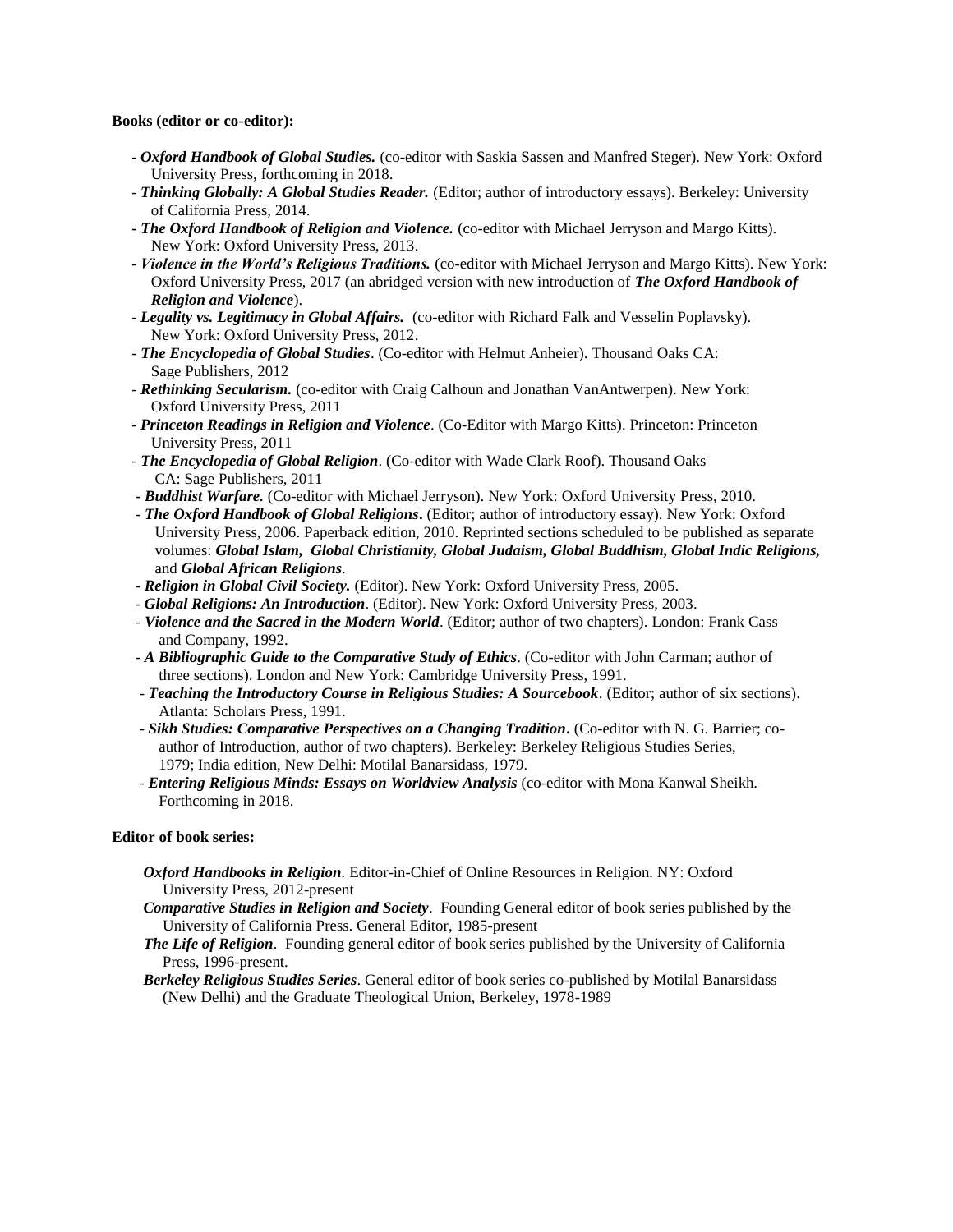## **Chapters in Books:**

- "Ghadar Sources: Research on Punjabi Revolutionaries in America." In N.G.Barrier, ed., *Punjab Past and Present: Essays in Honor of Dr. Ganda Singh*, Patiala: Punjab University, 1976, 302-21.
- "Radhasoami as a Trans-National Religion." In Jacob Needleman and George Baker, *Understanding the New Religions*, NY: Seabury, 1978, 190-99.

 "Gandhi and the Cow: the Ethics of Human/Animal Relations." In Franklin C. Southworth, ed., *Symbols, Subsistence and Social Structure: The Ecology of Man and Animal in South Asia*, Philadelphia: University of Pennsylvania South Asia Regional Studies, 1978, 61-63.

- "Introduction: The Sikhs and the Scholars." (Co-author with N.G. Barrier). In Mark Juergensmeyer & N.G.Barrier, eds, *Sikh Studies*, 1979, 1-9.
- "The Forgotten Tradition." In Mark Juergensmeyer and N.G. Barrier, eds, *Sikh Studies*, 1979, 13-24.
- "The Ghadar Syndrome." In Mark Juergensmeyer and N.G.Barrier, eds, *Sikh Studies*, 1979, 173-90. Reprinted in S. Chandrasekar, ed., *From India to America*, La Jolla, Ca: Population Review Publications, 1982, 48-58.
- "Political Origins of a Panjabi Lower Caste Religion." In Surendra Chopra and Paul Wallace, eds., *Political Dynamics of Punjab*, Amritsar: Guru Nanak Dev University Press, 1981, 209-30; revised edition, *Political Dynamics and Crisis in the Punjab*, 1988, 45-69.
- "Urban Untouchables." In Giri Raj Gupta, ed., *Urban India*, (*Main Currents in Indian Sociology*, vol VI), New Delhi: Vikas, 1983, 379-97.
- "Doing Ethics in a Plural World." In Earl E. Shelp, ed., *Theology and Bioethics*, Dordrecht, Holland, and Boston: D. Reidel, 1985, 187-201.
- "St.Gandhi." In John Stratton Hawley, ed., *Saints and Virtues*, Berkeley: University of California Press, 1987, 187-203. Reprinted in Jennifer Gariepy, ed., *Twentieth-Century Literary Criticism*, Detroit: Gale Research, Inc, 1995.
- "Scholarly Interest in the Gadar Movement." In Jane Singh, et al., eds., *South Asians in North America: An Annotated and Selected Bibliography*, Berkeley: Center for South Asia Studies, University of California, Berkeley, 1988, 15-18.
- "The Radhasoami Revival of the Sant Tradition." In W.H. McLeod and Karine Schomer, eds., *The Sants: A Devotional Tradition of India*, Berkeley: Berkeley Religious Studies Series and Delhi: Motilal Banarsidass, 1987, 329-55.
- "Patterns of Pluralism: Sikh Relations with Radhasoami." In Joseph T. O'Connell, et al., eds., *Sikh History and Religion in the 20th Century,* Toronto: University of Toronto Centre for South Asian Studies, 1988, 52-69.
- "Shoring Up the Saint: Some Suggestions for Improving Satyagraha." In J.Hick & L.Hempel, eds., *Gandhi's Significance for Today: The Enduring Legacy*, London: Macmillan, 1988, 36-50.
- "The Logic of Religious Violence." In David C. Rapoport, ed., *Inside Terrorist Organizations*, London: Frank Cass, & New York: Columbia University Press, 1988, 172-193. Reprinted in T.N.Madan, ed., *Religion in India*, Delhi: Oxford University Press, 1992, 372-393.
- "The Monastic Syndrome: Some Comparative Patterns." In A.Creel and V.Narayanan, eds. *Monastic Life in Christian and Hindu Traditions: A Comparative Study*, NY: Mellen Press, 1990, 541-61.
- "The Role of Religion in Asia's Political Culture."In E.Cameron & J.Skog, eds., *State of the Pacific Basin: Economic, Political, and Socio-Cultural Dimensions*, Kahului: Kapalua,1990, 191-99.
- "The University as an Agent of Change." In D.G.Malcolm, Jr., and Jeanne Skog, *Land, Culture, and Development in the Aquatic Continent*, Kihei, Hawaii: Kapalua Pacific Center, 1992, 253-58.
- "Introduction: Is Symbolic Violence Related to Real Violence?" In Mark Juergensmeyer, ed., *Violence and the Sacred in the Modern World*, London: Frank Cass & Co., 1992, 1-8; reprinted in Bernard Schechterman and Martin Slann, eds., *Annual Editions: Violence and Terrorism*, Guilford CT: The Dushkin Publishing Group, 1993, 9-12.
- "Sacrifice and Cosmic War." In Mark Juergensmeyer, ed., *Violence and the Sacred in the Modern World,* London: Frank Cass & Co., 1992, 101-17.
- "A New International Religion: Radhasoami." In Raymond B. Williams, ed. *A Sacred Thread: Modern Transmission of Hindu Traditions in India and Abroad*. Chambersburg, PA: Anima Publications, 1992, 278-299. Reprinted in Raymond B. Williams, ed., *Modern Transmissions of Hindu Traditions in India and Abroad,* New York: Columbia University Press, 1996, 278-99.
- "Competing World Orders and the New Nation-State." In Majid & Katharine Tehranian, eds., *Re-*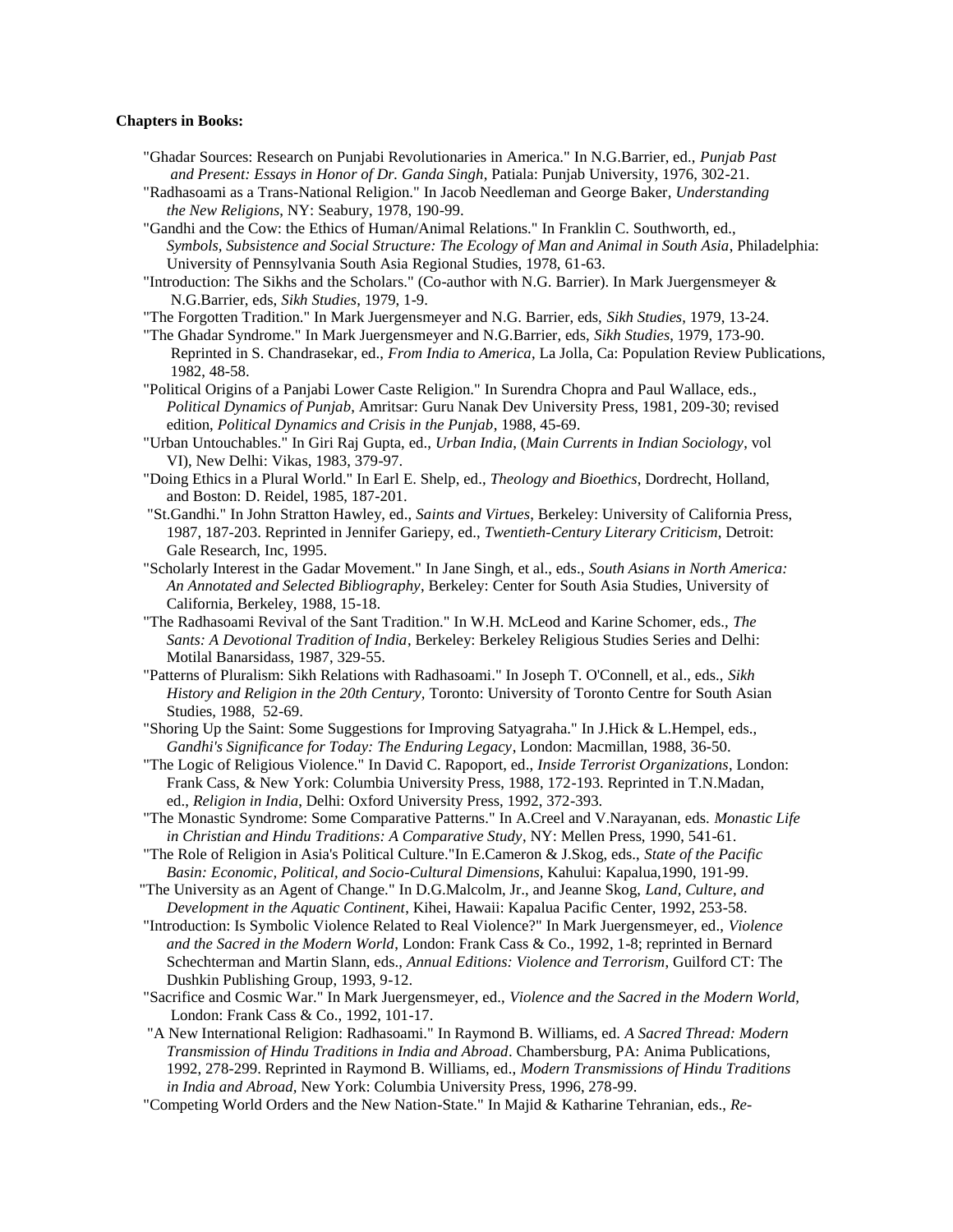*structuring for World Peace.* Cresskill, NJ: Hampton Press, 1992, 316-332.

- "The Cultural Construction of Nationalism." In T.K. Oommen, ed., *The Shifting Salience of Religion in the Construction of Nationalism: The Indian Experience*. Berkeley: Working Papers of the Center for German and European Studies, University of California, Berkeley, 1992.
- "Sikhism and Religious Studies." In J.S. Hawley and Gurinder Singh Mann, eds., *Studying the Sikhs: Issues for North America.* Albany, NY: SUNY Press, 1993, 9-23.
- "The Rise of Hindu Nationalism." In Ninian Smart and Shivesh C. Thakur, eds., *Ethical and Political Dilemmas of Modern India*. London: Macmillan, 1993, 235-47.
- "The Social Significance of Radhasoami." In David Lorenzen, ed., *Bhakti Religion in North India: Community Identity and Political Action*. Albany NY: SUNY Press, 1995, 67-89.
- "Anti-fundamentalism." In Martin E. Marty and R. Scott Appleby, eds. *Fundamentalisms and the State; Remaking Polities, Economics, and Militance*. The Fundamentalism Project. Chicago: University of Chicago Press, 1995, 353-66.
- "Perspectives on a Global Ethic." In Nancy Hodes and Michael Hays, eds., *The United Nations and the World's Religions: Prospects for a Global Ethic*. Boston: Research Center for the 21st Century, 1995, 45-62.
- "Hindu Nationalism and Human Rights." In Irene Bloom, J.Paul Martin, and Wayne Proudfoot, eds., *Religious Diversity and Human Rights,* New York: Columbia University Press, 1996, 243-61
- "Hindu Philanthropy and Civil Society." Co-author with Darrin McMahon. In Warren Ilchman and Edward Queen, eds., *Philanthropy and Culture: A Comparative Perspective,* Bloomington: Indiana University Press, 1998, 263-78.
- "From the Rubble of Modernism: The Rise of Global Civilization?" In Johannes Dragsbaek Schmidt and Jacques Hersh, eds., *Globalization and Social Change.* London: Routledge, 1999, 212-24.
- "The Ethno-Religious Challenge to Global Order." In William Joseph Buckley, ed., *Kosovo: Contending Voices on Balkan Interventions*. Ann Arbor: Eerdman's Press, 2000, 368-70.
- "Dharma and the Rights of Untouchables." In S.P. Udayakumar, ed., *Handcuffed to History: Narra tives, Pathologies, and Violence in South Asia.* Westport CT: Praeger, 2001, 127-45.
- "Ad Dharm Movement." In Harish Puri and Paramjit S. Judge eds., *Social and Political Movements: Readings on Punjab*, Jaipur and New Delhi: Rawat Publications, 2000, 221-37.
- "The Global Rise of Religious Nationalism" In David Batstone, ed., *Religion and Globalization.* Durham NC: Duke University Press, 2001.
- "The Global Rise of Religious Nationalism" (Hebrew trans, "Aliyyatah ha-olamit shel ha-leumanot ha- Datit." In Anita Shapira, ed., *National Identity in New States,* Tel Aviv: Yitzhak Rabin Center, 2001.
- "The Paradox of Nationalism in a Global World." In Ulf Hedetoft and Mette Hjort, eds.,*The Postnational Self: Belonging and Identity.* Minneapolis: University of Minnesota Press, 2002, 3-17.
- "Global Dimensions of Religious Terrorism." In Thomas J. Biersteker and Rodney Bruce Hall, eds., *The Emergence of Private Authority in Global Governance*. Cambridge: Cambridge University Press, 2002, 141-160.
- "Global Anti-Modernism," in Dominic Sachsenmaier and Jens Reidel with S.N. Eisenstadt, eds. *Reflections on Multiple Modernities.* The Hague: Brill, 2002, 100-118
- "Anti-Fundamentalizm," in Ali Kose, ed., *Sekülerizm Sorgulaniyor,* Istanbul: Ufuk Kitaplari, 2002, (translation into Turkish of "Antifundamentalism" in Martin Marty, ed, *Fundamentalism* ), 223-246.
- "Religious Terror and Global War," in Craig Calhoun, Paul Price, and Ashley Timmer, eds.,  *Understanding September 11*. New York: New Press/Social Science Research Council, 2002, 27-40.
- "The Religious Roots of Contemporary Terrorism," in Charles Kegley, ed., *The New Global Terrorism:* Characteristics, Causes, Controls, Englewood NJ: Prentice-Hall, 2003, 185-93.
- "The New Religious State," in John Madeley, ed., *Religion and Politics*, Hampshire, England: Ashgate Publishing Ltd., 2003
- "Cultures of Deprivation:Three Case Studies in Punjab." In Harish K. Puri, ed., *Dalits in Regional Context*. Jaipur and New Delhi, India : Rawat Publications, 2004, 43-61.
- "The Passion of War" in Shawn Landres and Michael Berenbaum, eds., *After the Passion is Gone: American Religious Consequences*. Walnut Creek, CA: Altamira Press, 2004.
- "Religious Challenges to Global Security." In Michael D. Intriligator, Alexander I Nikitin and Majid Tehranian, eds., *Eurasia: A New Peace Agenda,* Amsterdam: Elsevier, 2005, 101-09.
- "Religion." In *Addressing the Causes of Terrorism: The Club de Madrid Series on Democracy and Terrorism.* Volume 1. Madrid: Club de Madrid, 2005, 27-33.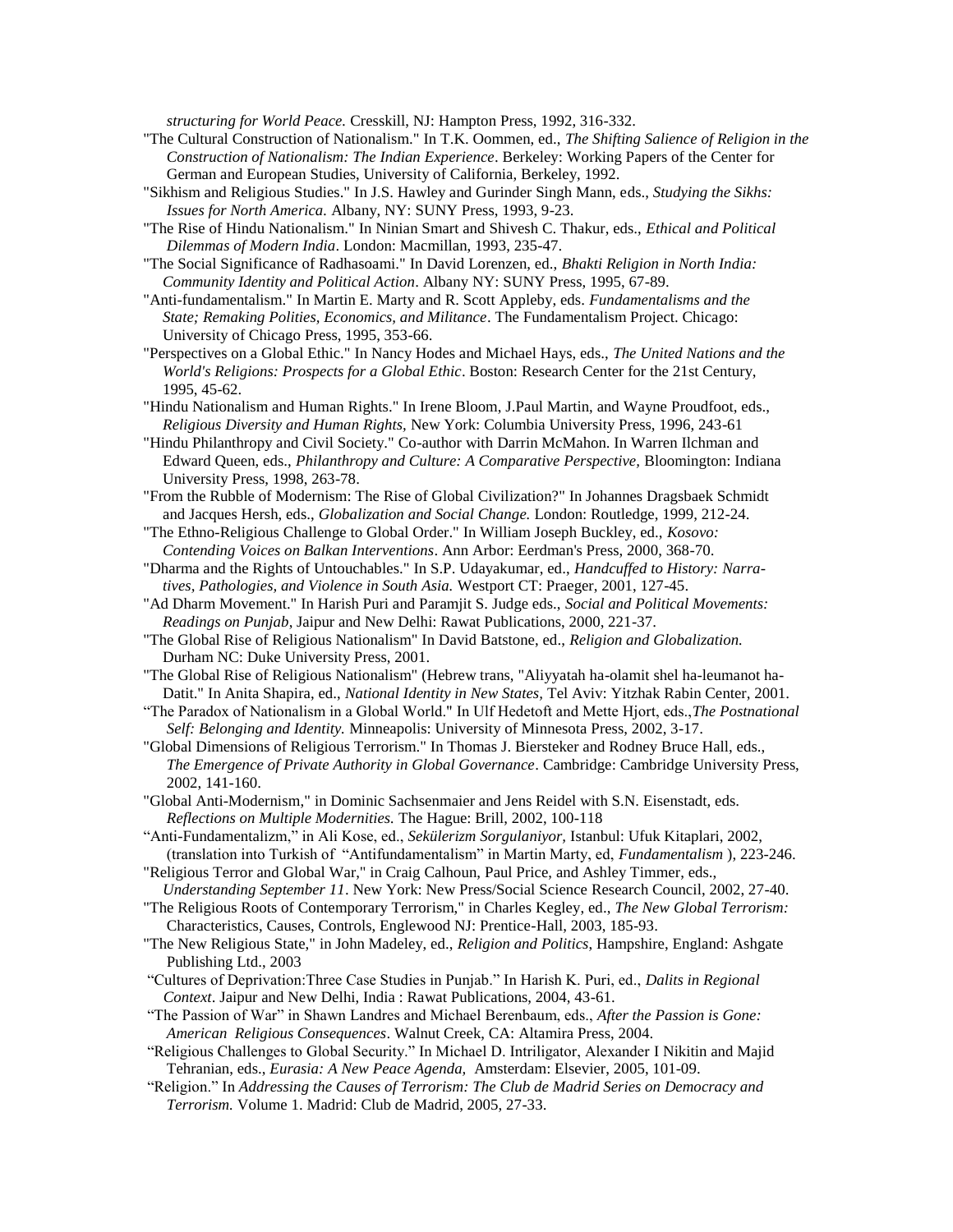- "The Role of Religion in the New Global Order." In Rob Rieman, ed., *Europe: A Beautiful Idea?*  Nexus Institute, Netherlands, 2005.
- "Religious Antiglobalism." In Mark Juergensmeyer, editor, *Religion in Global Civil Society.* New York: Oxford University Press, 2005, 135-148.
- "Ad Dharm." In Reeta Grewal and Sheena Pall, eds., *Precolonial and Colonial Punjab: Society, Economy, Politics, and Culture.* New Delhi: Manohar Publishers, 2005, 393-408.
- "Religion and the New Terrorism." In Andrew Tan Tian Huat, ed., *The Politics of Terrorism: A Survey.* London: Routledge, 2006, 73-79.
- "Nationalism and Religion." In Robert A. Segal, ed. *The Blackwell Companion to the Study of Religion*. Oxford: Blackwell Publishing, 2006, 357-368.
- "Responding to Religious Terrorism on a Global Scale." In Peter Katona, Michael Intrilligator, and John Sullivan, eds., *Countering Terrorism and WMD: Creating a Global Counter-Terrorism Network*. New York: Routledge, 2006, 133-143.
- "Debunking the Myths of Religious Terrorism." In Daniel S. Hamilton, ed., *Terrorism and International Relations.* Washington DC: Center for Transatlantic Relations, 2006, 53-62.
- "Thinking Globally about Religion." In Mark Juergensmeyer, ed., *The Oxford Handbook of Global Religion.* New York: Oxford University Press, 2006, 3-14.
- "Nationalism and Religion." In Gerard Delanty and Krishan Kumar, ed., *The Sage Handbook of Nations and Nationalism*. London: Sage Publications, 2006, 182-191.
- "Religion as a Root Cause of Terrorism." In Louise Richardson, ed., *The Roots of Terrorism*. London: Routledge, 2006, 133-143.
- "From Bhindranwale to Bin Laden: A Search for Understanding Religious Violence." In Linell Cady and Shell Simon, eds., *Religion and Conflict in Asia: Disrupting Violence*. London: Routledge, Taylor and Francis Group, 2006, 21-30. Reprinted in Barun Mitra and Pramit Pal Chaudhuri, eds., *Security Challenges and the Liberal Response*, Delhi: Sage Publishers.
- "The Church, the Mosque, and Global Civil Society," "Transnational Religious Movements," "Global Religious Websites," and "Transnational Religious NGOs." In Mary Kaldor, Martin Albrow, Helmut Anheier, Marlies Glasius, eds., *Global Civil Society 2006/7*. London: Sage Publications, 2006, 144-159.
- "The New Religious State." In John Madeley, ed., *Religion and Politics,* Aldershot, UK: Ashgate Publishing, (*The International Library of Politics and Comparative Government)* 2002; and in Patrick O'Neil and Ronald Rogowski, eds., *Essential Readings in Comparative Politics,* 2nd ed. N.Y.: W.W. Norton Co., 2007.
- "Religious War, Terrorism, and Peace." In Gerrie ter Haar and Yoshio Tsuruoka, eds., *Religion and Society: An Agenda for the 21st Century.* Leiden: Brill, 2007, 7-18.
- "Religious Terror and Global War." In Bryan Rennie and Philip L. Tite, eds., *Religion, Terror, and Violence.* New York and London: Routledge, 2008, 129-143.
- "Religion and Nationalism." In Robert A. Segal, ed., *The Blackwell Companion to the Study of Religion.* Oxford: Wiley-Blackwell, 2009, 357-367.
- "Religious Violence." In Peter B. Clarke, *The Oxford Handbook of the Sociology of Religion.* Oxford: Oxford University Press, 2009, 890-908.
- "Global Migration and Religious Rebellion." In Paul Bramadat and Matthias Koenig, eds., *International Migration and the Governance of Religious Diversity.* Montreal: McGill-Queens University Press, 2009, 29-42.
- "Why America Has Been the Target for Religious Terror." In Giles Gunn and Carl Gutierrez-Jones, eds., *America and the Misshaping of a New World Order.* Berkeley: University of California Press (*Global, Area, and International Archive)*, 2010, 115-130.
- "Symbolic Violence: Religion and Empowerment." In Meerten B. ter Borg and Jan Willem van Henten, eds. *Powers: Religion as a Social and Spiritual Force.* New York: Fordham University Press, 2010, 39-50.
- "Introduction." Co-author with Craig Calhoun and Jonathan VanAntwerpen. In Craig Calhoun, Mark Juergensmeyer, and Jonathan VanAntwerpen, eds. *Rethinking Secularism.* New York: Oxford Univ Press, 2011, 3-30.
- "Rethinking the Secular and Religious Aspects of Violence." In Craig Calhoun, Mark Juergensmeyer, and Jonathan VanAntwerpen, eds. *Rethinking Secularism.* New York: Oxford University Press, 2011, 185-203.
- "Why is Religion Violent and Violence Religious?" Co-author with Margo Kitts. In Mark Juergensmeyer and Margo Kitts, eds., *Princeton Readings in Religion and Violence,* Princeton: Princeton Univ Press, 2011, 1-6 "Religious Justifications for Violence." In Mark Juergensmeyer and Margo Kitts, eds., *Princeton Readings in*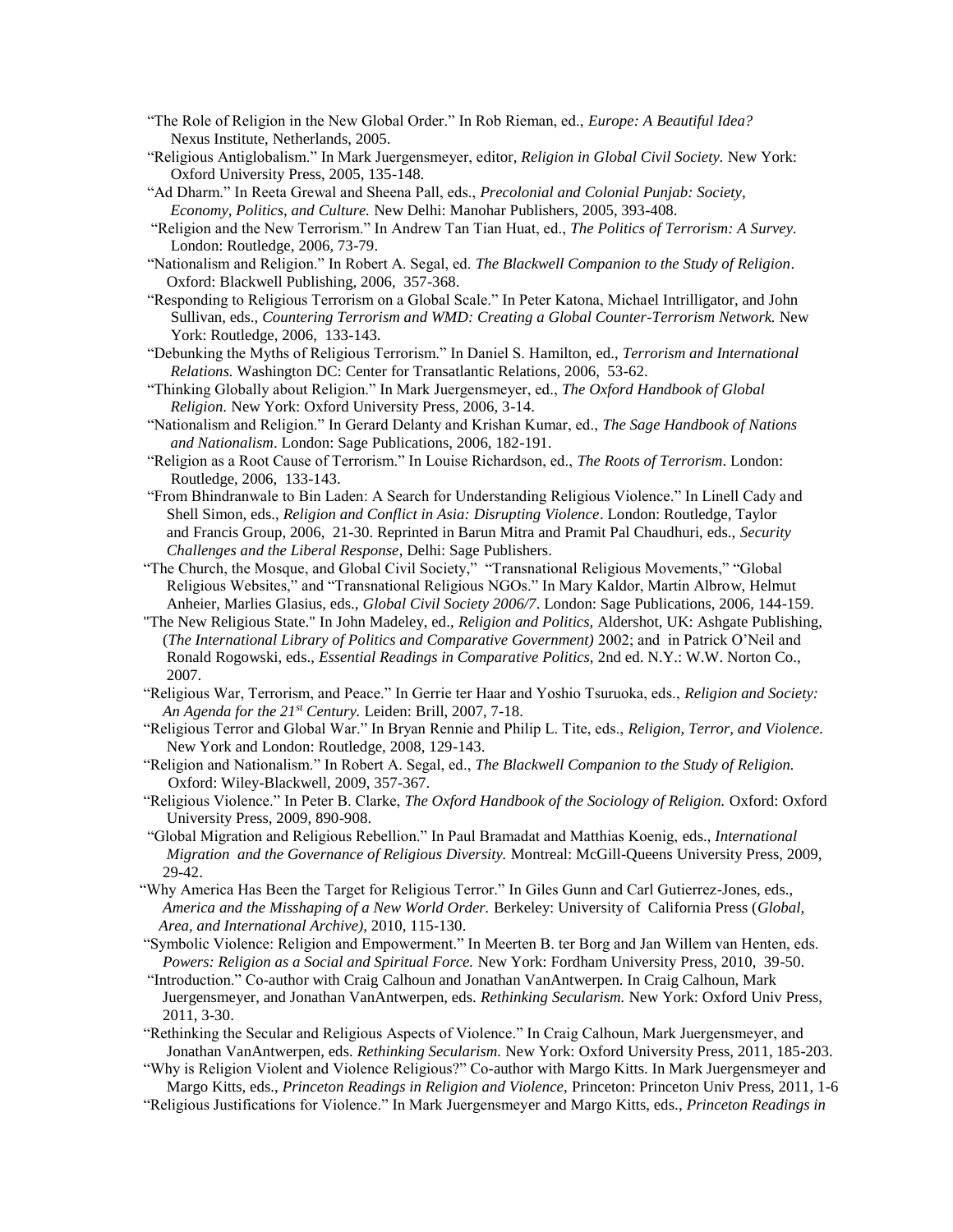*Religion and Violence,* Princeton: Princeton University Press, 2011, 7-12.

- "The Connections Between War and Sacrifice." In Mark Juergensmeyer and Margo Kitts, eds., *Princeton Readings in Religion and Violence,* Princeton: Princeton University Press, 2011, 217-222..
- "The Legitimacy of Invading Terrorist Regimes." In Richard Falk, Mark Juergensmeyer, Vesselin Popovski, eds., *Legality and Legitimacy in Global Affairs*. New York: Oxford University Press, 2012, 273-290.
- "Introduction: The Enduring Relationship of Religion and Violence." (Co-author with Margo Kitts and Michael Jerryson). In Mark Juergensmeyer, Michael Jerryson, Margo Kitts, eds. *Oxford Handbook of Religion and Violence.* New York: Oxford University Press, 2013, 1-14.
- "Religious Terrorism as Performance Violence." In Mark Juergensmeyer, Michael Jerryson, Margo Kitts, eds. *Oxford Handbook of Religion and Violence.* New York: Oxford University Press, 2013, 280-292.
- "New Directions in the Sociotheological Analysis of Religion and Violence." (Co-author with Mona Sheik). In Mark Juergensmeyer, Michael Jerryson and Margo Kitts, eds. *Oxford Handbook of Religion and Violence* New York: Oxford University Press, 2013, 620-643.
- "Religion in the Global Jihadi War." In Kjell-Ake Nordqist,ed. *Gods and Arms: On Religion and Armed Conflict.* Eugene OR: Pickwick Publications, 2015, 16-32.
- "Religious Roots of Violence." In Kurt Almquist, Louise Belfrage, eds. *Roots of Violence.* Stockholm: Axel and Margaret Ax:son Johnson Foundation, 2015, 13-26.
- "Radhasoami and the Future of Religion." In P. Sriramamurti, Prem Prashant, Anand Mohan, eds., *Spiritual Consciousness.* New Delhi: New Age Books, 2015, 329-332.
- "Preface: A Friendly Introduction to Global Studies*.*" In Mark Juergensmeyer, *Thinking Globally: A Global Studies Reader.* Berkeley: University of California Press, 2015.
- "Europe in the Global Rise of Religious Nationalism." In Arnason, Johann P. and Ireneusz Pawel Karolewski (eds.) *Religion and Politics: European and Global Perspectives*. Edinburgh Univ Press, 2015 82-96.
- "Global Sikhism" In Pashaura Singh, editor. *Oxford Handbook of Sikh Studies.* NY: Oxford Press, 2015 "Religion and Conflict in Global Perspective." In Daniel Cere and Thomas Thorp, eds., *Religion and*
- *Conflict: Responding to the Challenges.* Global Perspectives Series, vol 1. London: Tony Blair Faith Foundation, 2015,14-20.
- "Religion in Global Conflict." In Manfred B. Steger, Paul Battersby, Joseph Siracusa eds. *Sage Handbook of Globalization.* London: Sage Reference, 2016. pp. 759-770
- "Religious Terrorism in Global Politics." In Jeffrey Haynes, ed. *Routledge Handbook of Religion and Politics.*
- "Religious Terrorism at the Turn of the 21st Century." Claudia Verhoeven, ed. *Oxford Handbook of the History of Terrorism*. New York: Oxford University Press. 2017.
- "Secularism and Religious Violence." In Phil Zuckerman, ed. *Oxford Handbook of Secularism,* NY: Oxford University Press, 2017
- "Radical Religion as a Response to Catastrophe." In Richard Falk and Manoranjan Mohanty, eds. *Towards the Year 2030: Transnational Options for Global Problems.* New Delhi: Oxford University Press, 2017
- "Religion and Violence in the Global Era" In Niclas Blader and Kristina Helgesson Kjellin, eds., *Mending the World? Possibilities and Obstacles for Religion, Church, and Theology,* Eugene OR: Pickwick Publications, 2017, 188-199
- "Evolution of the Field of Global Studies." In Mark Juergensmeyer, Saskia Sassen, and Manfred Steger, eds. *The Oxford Handbook of Global Studies,* New York: Oxford University Press, 2018

#### **Journal articles and essays:**

- "Teaching Political Thought in India." *Indian Journal of Political Science,* 32:4, October-December, 1971, 445-54.
- "The Ghadar Syndrome: Nationalism in an Immigrant Community." *Punjab Journal of Politics*, 1:1, October, 1977, 1-22; revised version in *Population Review*, 1983. Reprinted as a booklet: *India's Rebels in America: The Rise of the Ghadar Movement*, Jalandhar India: Desh Bhagat Foundation, 2005.
- "Cultures of Deprivation: Three Case Studies in the Punjab." *Economic and Political Weekly* (India), 14:7-8, Annual Number, February, 1979, 23-28.
- "What if Untouchables Don't Believe in Untouchability?" *Bulletin of Concerned Asia Scholars,* 12:1, March, 1980, 23-28.
- "The Future of Sikhism as a World Religion." Proceedings of the 1981 Sikh Heritage Conference; re printed in *Punjab Affairs*, Spring, 1982; and *Sikh Times*, August, 1982, 7-11.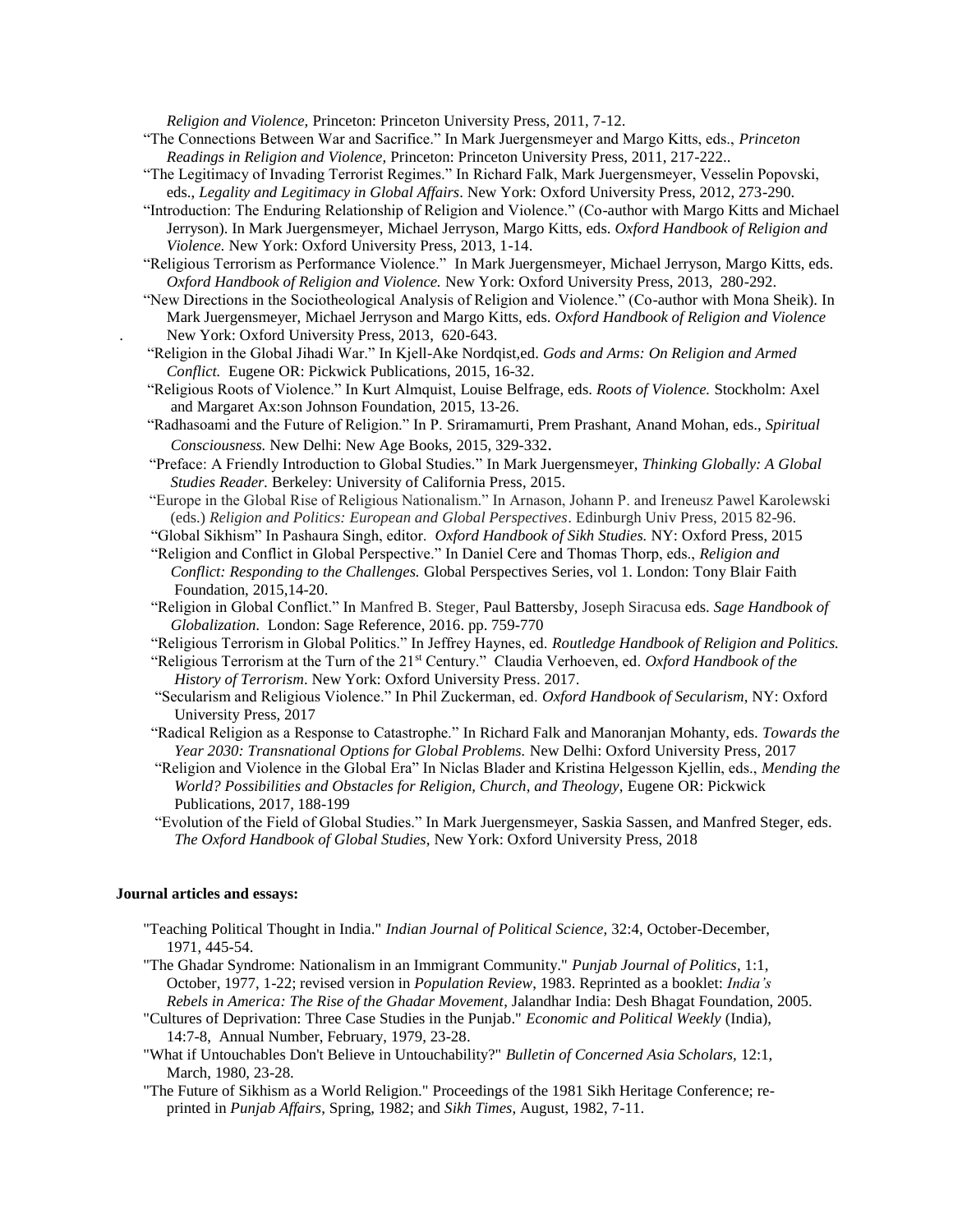"Political Origins of a Panjabi Lower Caste Religion." *Punjab Journal of Politics,* 5:1, January, 1981, 157-78.

"Marxists and Untouchables in the Punjab." *Punjab Journal of Politics,* 7:2, July, 1983, 113-25.

"The Gandhi Revival." *Journal of Asian Studies*, 48:2, February, 1984, 293-98.

 "Gandhi and the Cow: the Ethics of Human/Animal Relations." *Between the Species: A Journal of Ethics*, 1:1, Winter, 1984, 11-17 (an expanded version of the article published in Franklin C. Southworth, ed., *Symbols, Subsistence and Social Structure: The Ecology of Man and Animal in South Asia,* Philadelphia: University of Pennsylvania South Asia Regional Studies, 1978).

 "The Logic of Religious Violence." *Journal of Strategic Studies*, Fall, 1987, 479-99; revised version in *Contributions to Indian Sociology*, 22:1, Spring, 1988, 65-88.

 "Sikhism Among the World Religions." *Studies in Sikhism and Comparative Religion* (Delhi), 7:1-2, April, 1988, 1-10.

 "What the Bhikkhu Said: Reflections on the Rise of Militant Religious Nationalism." *Religion* Spring, 1990, 53-75.

 "Introduction: Is Symbolic Violence Related to Real Violence?" 1-8, and "Sacrifice and Cosmic War," 101-17, and guest editor, "Violence and the Sacred in the Modern World." Special issues of *The Journal of Terrorism and Political Violence* (London), 1992.

 "The Radhasoami Alternative to Hindu Social Ethics." *An International Journal of Studies in Religion,* 1, 1992, 59-75.

"Why Religious Nationalists are Not Fundamentalists,*" Religion*. 23, Spring 1992, 85-92.

 "The Debate Over Hindu Nationalism." *Contention* 4:3 Spring 1995, 211-221. Revised version, "The Debate Over Hindutva." *Religion,* 26, 1996, 129-36.

 "The New Religious State." *Comparative Politics,* July 1995, 379-91. Reprinted in Patrick O'Neil and Ronald Rogowski, eds. *Essential Readings in Comparative Politics*, 2nd ed. NY: W. W. Norton Co. "Can We Live With Religious Nationalism?" *Peace Review* 7:2, 1995, 17-22.

"The Terrorists Who Long for Peace." *The Fletcher Forum of World Affairs*, Winter-Spring, 1996, 1-11

- "Religious Nationalism: A Global Threat?" *Current History: A Journal of Contemporary World Affairs* 95:604, November 1996, 372-76.
- "Fundaphobia: The Irrational Fear of Fundamentalism." *Contention* 5:3, Spring 1996, 127-32.

"The Worldwide Rise of Religious Nationalism." *Journal of International Affairs* 50:1, 1996, 1-20.

- "Global Society." *Contemporary Sociology* 25:5 Spring 1996, 588-89.
- "Religious Nationalism: A Global Threat?" *Current History: A Journal of Contemporary World Affairs* 95:604, November 1996, 372-76.

"Terror Mandated by God." *Terrorism and Political Violence* 9:2, Summer 1997, 16-23.

- "The Limits of Globalization in the 21st Century: Nationalism, Regionalism, and Violence." Center for International Studies, Discussion Paper Number 1, Aalborg University, Denmark, 1997.
- "Christian Violence in America." *Annals of the American Academy of Arts and Sciences* (special issue on Religion in America, edited by Wade Clark Roof), v 558, July 1998, 88-100.

"Responding to Religious Terrorism." *Georgetown Journal of International Affairs*. March, 2000, 27-34.

 "Understanding the New Terrorism," *Current History: A Journal of Contemporary World Affairs,* 99, April 2000, 158-63

- "Terror in the Name of God," *Current History: A Journal of Contemporary World Affairs,* 100, Novem ber 2001, 357-61.
- "Terror as Deadly Theater," Oklahoma City Memorial Institute for the Prevention of Terrorism, 2002.

"Thinking About Religion After September 11," *Journal of the American Academy of Religion,* March 2004.

"Is Religion the Problem?" *The Hedgehog Review* 6:1, Spring 2004, 21-33

- "Religious Terrorism and the Secular State." *Harvard International Review*, Spring 2004
- "Thinking about Religion after September 11." *Journal of the American Academy of Religion*, 72:1, March 2004, 221-34.

"Gandhi *vs.* Terrorism." *Daedalus,* Winter 2006/07.

"Religion and Violence," *Harvard Divinity School Bulletin*, 36:1, Winter 2008, 6-7.

 "Martyrdom and Sacrifice in a Time of Terror" *Social Research: An International Quarterly of the Social Sciences,* 75:2, Summer 2008, 417-434.

- "Governance and Accountability in International NGOs," *Journal of Civil Society*, 4:1, June 2008, 1-3 (introductory essay and editor of special issue of the Journal).
- "Inside the Global Rebellion: Why Religious Nationalism is Threatening the Secular State," *The New*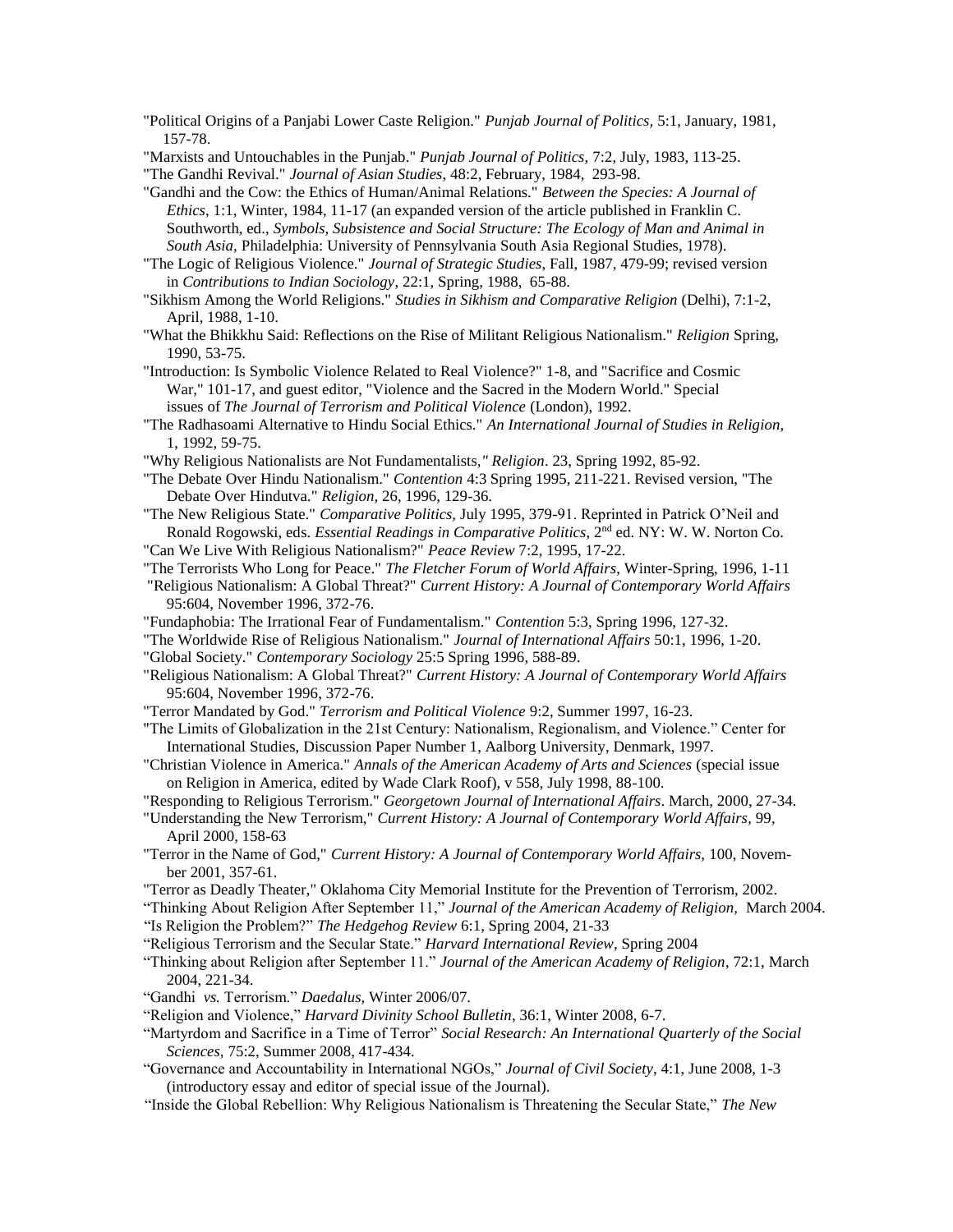*Humanist* (London), July-August 2008, 18-22.

- "Religion and Violence," *Harvard Divinity Bulletin* 36:1, Winter 2008, 6-7.
- "Human Rights and Religious Regimes." In *Religious Extremism and Religious Freedom,* special issue of *Conscience and Liberty*, journal of the International Association for the Defence of Religious Liberty, Bern Switzerland, 2009.
- "The Global Rise of Religious Nationalism." *Australian Journal of International Affairs,* Fall, 2009.
- "Presidential Address--Beyond Words and War: The Global Future of Religion." *Journal of the American Academy of Religion.* 78:4, December 2010, 882-895.
- "Commentary on Tahrir Square, the Death of bin Laden, and the Revival of Civil Society." *Journal of Civil Society.* 7:3, September 2011, 293-95.
- "The Future of Religious Rebellion." In *Religion and Society: Advances in Research*, vol 3, 2012, 163-168
- "In Memoriam: Robert Neelly Bellah, 1927-2013." *Journal of the American Academy of Religion.* Fall 2013, 81:4, 897-902
- "The Sociotheological Turn." *Journal of the American Academy of Religion.* Fall 2013, 81:4, 939-948 "What is Global Studies?" In *Globalizations.*10:6 Fall 2013, 765-769.
- "New Forms of Religion and Conflict in the Middle East." *Islamic Monthly.* Posted January 26, 2015.
- "Entering the Mindset of Violent Religious Activists." *Religions* 2015, *6*, 852-859.
- "How ISIS Will End" *Cairo Review of Global Affairs,* vol 22, Summer 2016
- "How Cosmic War Ends: The Case of ISIS." *Numen: International Review for the History of Religions.*  Forthcoming in 2018.
- "Thinking Sociologically about ISIS." *Journal of the Sociology of Religion.* Forthcoming in 2018.

## **Encyclopedia and sourcebook entries:**

- *Abingdon Dictionary of Living Religions*, Keith Crim, ed., Nashville: Abingdon Press, 1981: "Hare Krishna Movement," p. 294; "Hinduism in America," p. 318; "Transcendental Meditation," p. 765. *Encyclopedia Britannica*, Chicago: Univ. of Chicago Press, 1986, "Radhasoami Satsang," vol. 9, p. 885.
- *Encyclopedia of Religion*,. In Mircea Eliade, ed., NY: Macmillan, 1987: "Gandhi," vol. 4, pp. 482-83; "Nonviolence," vol. 10, pp. 463-67.
- *Encyclopedia of Asian History*, Ainslie T. Embree, ed., New York: Charles Scribners' Sons, 1988: "Amritsar," vol. 1, pp. 56-57; "Kasturbai Gandhi," vol. 1, p. 287; "Ghadr," vol. 1, pp. 503-4; "Nathu ram Godse," vol. 1, p. 512; "Jallianwalla Bagh Massacre," vol. 2, p. 183; "Khadi," vol. 2, p. 293; "Radhasoami Satsang," vol. 3, p. 317; "Satyagraha," vol. 3, pp. 392-93.
- *World Book Encyclopedia*, Chicago: World Book Inc., 1988 edition: "Agnosticism," vol. 1, p. 143; "Deism," vol. 5, p. 49; "God," vol. 8, pp. 243-44; "Pantheism," vol. 15, p. 131; "Polytheism," vol.15, p. 653. In 1992 edition: "Cult," vol. 4, p. 1185.
- *Sources of Indian Tradition*, Ainslie T. Embree, ed., New York: Columbia University Press, revised ed., 1988: Selected poetry of Sur Das, Ravi Das, Mira, and Nanak (co-translator with J.S.Hawley), pp. 342-78.
- *Religion in Politics: A World Guide*, Stuart Mews, ed, London: Longman, 1989: "India," pp.98-107; "Sri Lanka," pp. 250-53; "Bhutan," p. 23; "Maldives," pp. 175-76; "Nepal," p.187; "Tibet," p. 48.
- *A Bibliographic Guide to the Comparative Study of Ethics*, John Carman and Mark Juergensmeyer, eds, London and NY: Cambridge Univ Press, 1990: "Introduction: A Global Map of Ethical Traditions," pp. 1-7; "Cross-Cultural Studies of Ethics," (co-author with Robert Traer), pp. 644-61.
- *Teaching the Introductory Course in Religious Studies: A Sourcebook*, Mark Juergensmeyer, ed., Atlan ta: Scholars Press, 1991: "Introduction," pp. xi-xii; "The 'Introduction to Religious Studies' Course," pp. 27-30; "The Sikh Tradition," pp. 49-56; "A Brief Argument in Favor of an Endangered Species, The World Religion Survey Course," pp. 227-33; "Basic Readings in the Academic Study of Religion," pp. 281-86; "Course Syllabi," pp. 287-98.
- *Tracing Common Themes: Comparative Courses in the Study of Religion*, John B. Carman and Steven P. Hopkins, eds., Atlanta: Scholars Press, 1991: "Comparative Ethics," pp. 263-272.
- *Encyclopedia of Sikhism*, Harbans Singh, ed., Patiala (India): Punjabi University Press, 1990: "Kartar Singh Sarabha."
- *Harper's Dictionary of Religion*, Jonathan Z. Smith, ed. NY: Harper, 1995: "Akali," pp. 34-35; "Amritsar," p. 45; "Udasi," p. 1105; "Mohandas Gandhi," p. 374; "Radhasoami Satsang," p. 875; "Satyagraha," p. 964; "SGPC," p. 975; "Sikhism," pp. 996-1001; "Violence & Religion," pp. 1120-23.